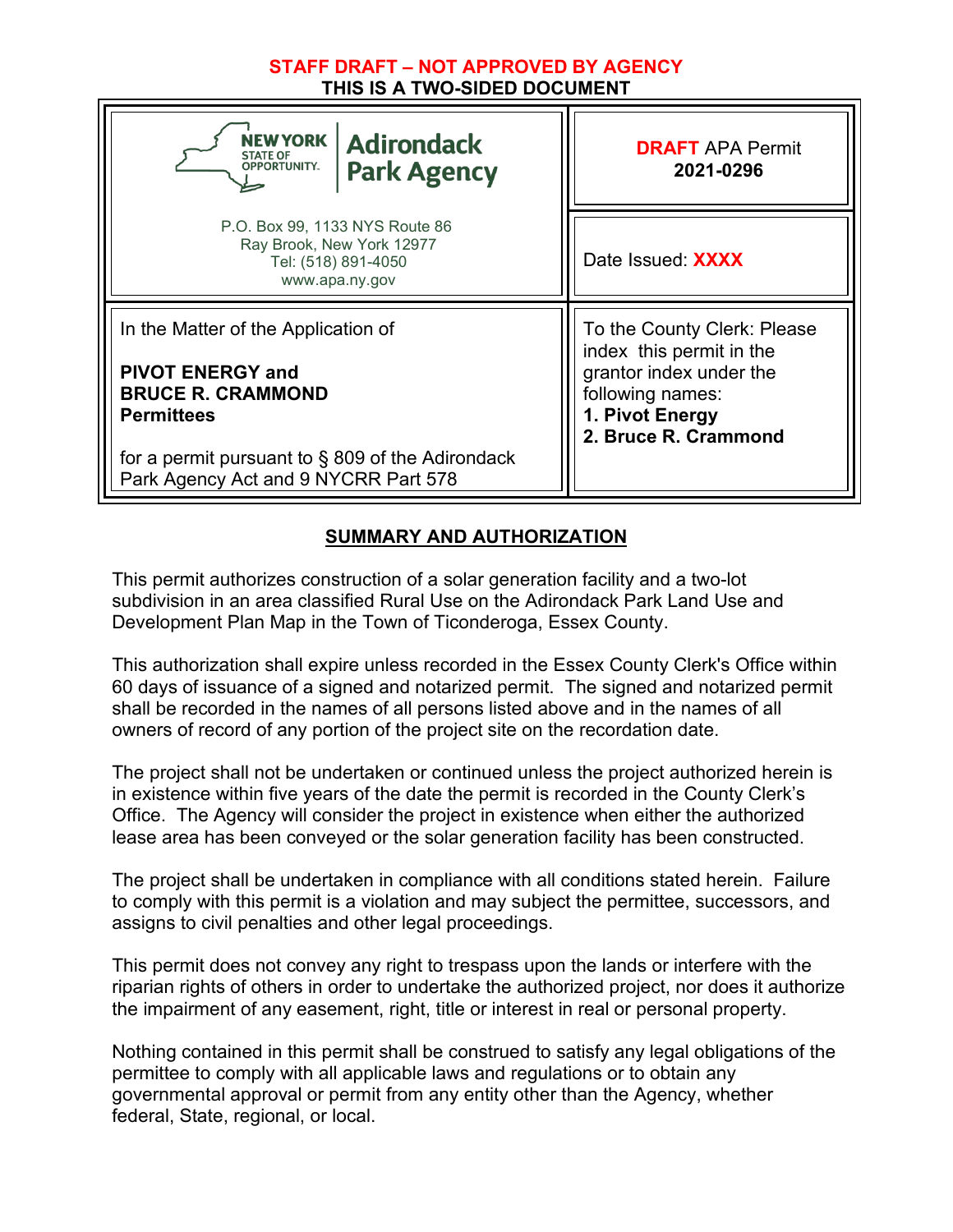# **PROJECT SITE**

The project site is an approximately 95-acre parcel of land located on Old Chilson Road in the Town of Ticonderoga, Essex County, in an area classified Rural Use on the Adirondack Park Land Use and Development Plan Map. The site is identified as the Rural Use portion of Tax Map Section 150.2, Block 1, Parcels 2.110 and 18, and is described in a deed from Robert J. Crammond, Arnold Crammond and Bruce Crammond to Bruce R. Crammond, dated June 9, 1978, and recorded June 20, 1978 in the Essex County Clerk's Office at Book 661, Page 137.

The project site contains portions of an intermittent stream and two permanent streams, Chilson Brook and Trout Brook, both classified (C) by the New York State Department of Environmental Conservation. There are shrub swamp/emergent marsh value "2" wetlands associated with all three of the forementioned streams and additional wetlands not described herein or depicted on the Project Plans may be located on or adjacent to the project site.

The project site is primarily open agricultural land with some forested areas located in the western portion of the property and along the streams and within the wetlands.

## **PROJECT DESCRIPTION**

The project as conditionally approved herein involves the construction of a 5-megawatt solar generation facility consisting of approximately 11,050 photovoltaic panels mounted on a single-axis tracking system installed on an approximately 24-acre lease parcel. Access will extend from Old Chilson Road where the facility will interconnect with an existing 13.2-kV overhead distribution line.

The project includes the improvement of an existing access road and associated wetland and stream crossing. Grading and the installation of outlet protection will result in 414 square feet of permenant impacts and 570 square feet of temporary impacts to the wetland complex associated with the intermittent stream.

The project is shown on the following maps and plans (Project Plans):

- "Pivot Solar NY 6," prepared by Environmental Design & Research, last revised March 15, 2022, including Drawing Numbers C-201 and C-602 revised April 12, 2022 (Site Plans);
- A Stormwater Pollution Prevention Plan titled "Pivot Solar NY 6," prepared by Environmental Design & Research, dated February 2022 (SWPPP);
- A visual analysis titled "Pivot Solar NY 6," prepared by Saratoga Associates, received by the Agency April 1, 2022 (Visual Simulations);
- A plan titled "Pivot Solar NY 6 Maintenance and Vegetation Plan," prepared by Pivot Energy, received by the Agency December 22, 2021 (Maintenance and Vegetation Plan); and
- A plan titled "Pivot Solar NY 6 Decommissioning Plan," prepared by Pivot Energy, received by the Agency December 22, 2021 (Decommissioning Plan).

A reduced-scale copy of the Key Plan for the project depicting the location and overall site layout, is attached as a part of this permit for reference.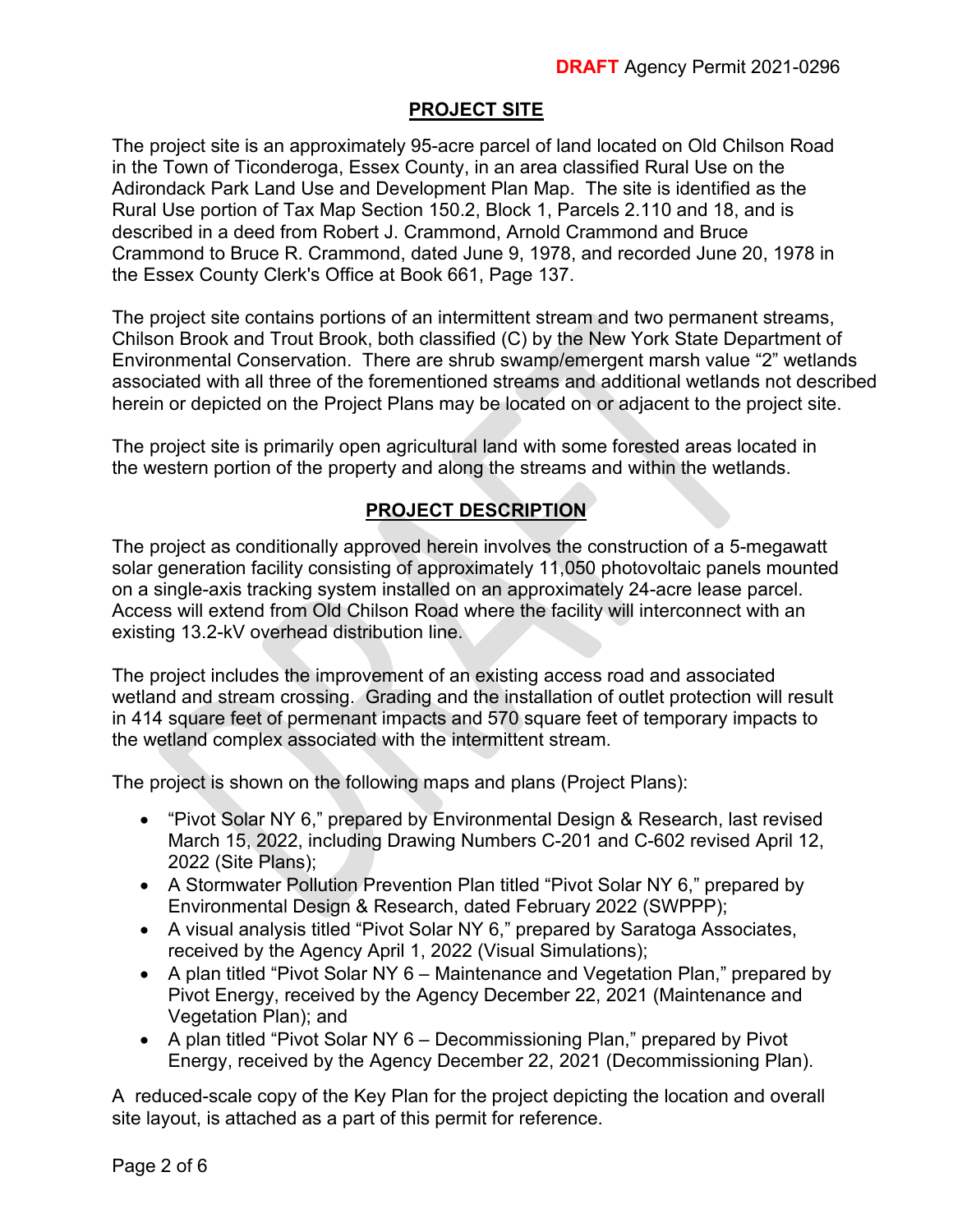### **AGENCY JURISDICTION**

Pursuant to Section 809(2)(a) of the Adirondack Park Agency Act, a permit is required from the Adirondack Park Agency prior to the construction of any major public utility use on Rural Use lands in the Adirondack Park.

Pursuant to Section 809(2)(a) of the Adirondack Park Agency Act and Adirondack Park Agency regulations at 9 NYCRR Part 578, a permit is required from the Adirondack Park Agency prior to any subdivision involving wetlands in the Adirondack Park.

Pursuant to Section 809(2)(a) of the Adirondack Park Agency Act and Adirondack Park Agency regulations at 9 NYCRR Part 578, a permit is required from the Adirondack Park Agency prior to any deposit of fill in or excavation of a wetland in the Adirondack Park.

### **CONDITIONS**

#### **THE PROJECT IS APPROVED SUBJECT TO THE FOLLOWING CONDITIONS:**

- 1. The project shall not be undertaken until this permit has been recorded in the Essex County Clerk's Office.
- 2. This permit is binding on the permittee, all present and future owners or lessees of the project site, and all persons undertaking all or a portion of the project. Copies of this permit and the Project Plans shall be furnished by the permittee to all subsequent owners or lessees of the project site prior to sale or lease, and by the permittee and/or any subsequent owner or lessee to all persons undertaking any development activities authorized herein.
- 3. In addition to complying with all terms and conditions of this permit, all future activities on the project site shall be undertaken in compliance with the requirements of New York State's Adirondack Park Agency Act, Freshwater Wetlands Act, and the Adirondack Park Agency's implementing regulations [9 NYCRR §§ 570-588].
- 4. All deeds conveying all or a portion of the lands subject to this permit shall contain references to this permit as follows: "The lands conveyed are subject to Adirondack Park Agency Permit 2021-0296, issued **XXXX**, the conditions of which are binding upon the heirs, successors and assigns of the grantors and all subsequent grantees."
- 5. Subject to the conditions stated herein, this permit authorizes a two-lot subdivision as depicted by the Contract Limit Line on the Site Plans. Any subdivision of the project site not depicted on the Site Plan shall require prior written Agency authorization.
- 6. Subject to the conditions stated herein, this permit authorizes the construction of a solar generation facility and associated site development in the location shown and as depicted on the Site Plan and and described on in the Project Plans. Any change to the location, dimensions, or other aspect of the solar generation facility, associated site development, or Point of Interconnection with the existing overhead utilities shall require prior written Agency authorization.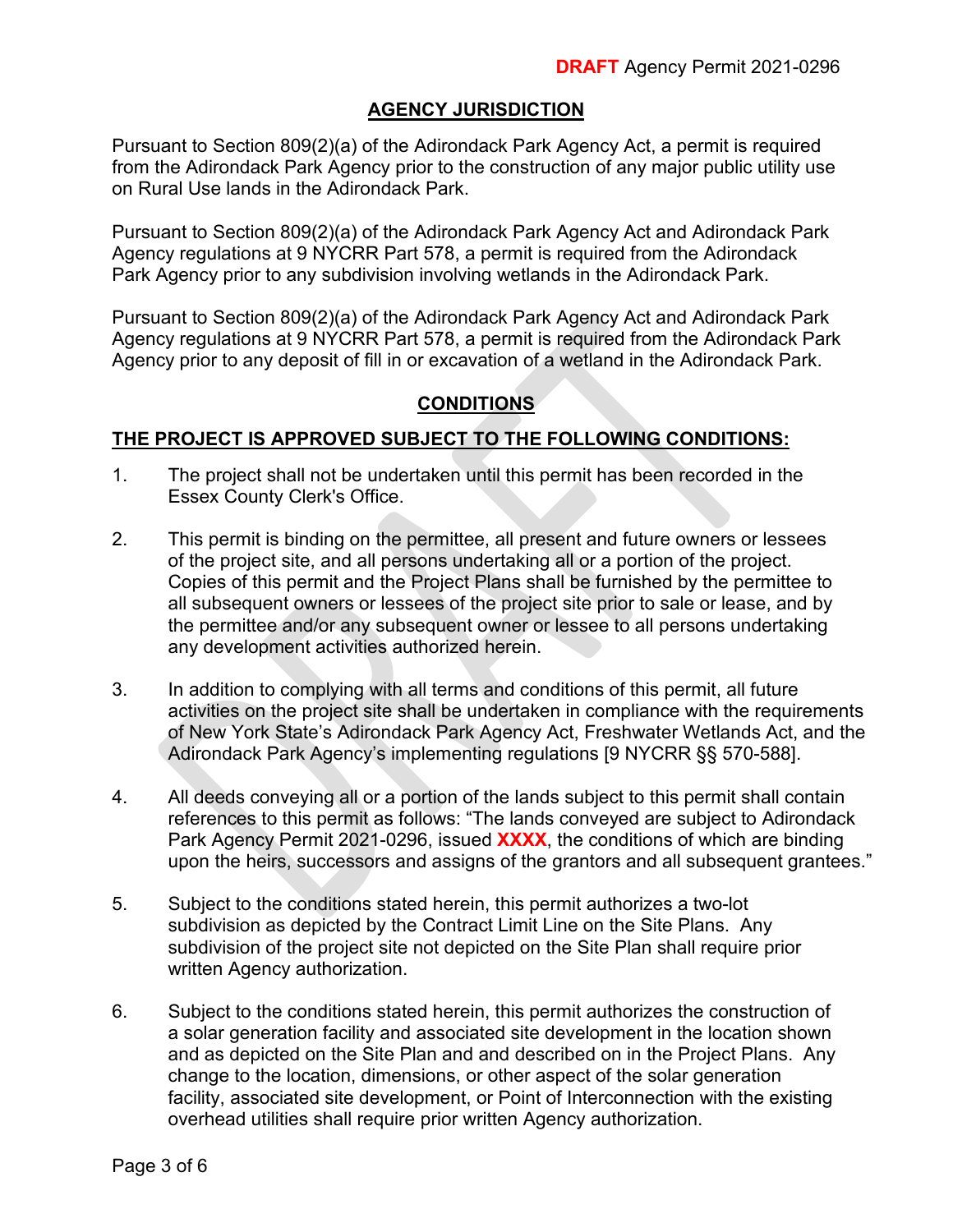- 7. The project shall be undertaken in compliance with the Stormwater Pollution Prevention Plan.
- 8. The project shall be undertaken in compliance with the Grading and Erosion and Sediment Control Plan, Details and Notes included on Drawing Numbers G-001, C-201, C-202, and C-601 through C-603 of the Site Plans.
- 9. When brought from off-site, all equipment, including but not limited to trucks, excavators, tractors, etc., and hand excavation tools such as shovels, rakes, and picks, to be used on the project site shall be clean and free of soil, mud, or other similar material. If washed on the project site, equipment shall be washed in one location to prevent the distribution of propagules among different wash sites. All construction equipment and vehicles operating in areas that may contain existing invasive species shall be thoroughly cleaned prior to moving to other areas.
- 10. Any new free-standing or building-mounted outdoor lights shall employ full cut-off fixtures that are fully shielded to direct light downward and not into the sky or toward Old Chilson Road or adjoining property.
- 11. Outside of the Limits of Disturbance shown on the Site Plans and within 50 feet of Old Chilson Road, no trees, shrubs or other woody-stemmed vegetation may be cut or otherwise removed from the project site without prior written Agency authorization, except for the removal of dead or diseased vegetation, rotten or damaged trees, or any other vegetation that presents a safety or health hazard.
- 12. Between April 1 and October 31, no trees shall be removed or disturbed on the project site without prior written Agency authorization.
- 13. Mowing within the Contract Limit Line shown on the Site Plans shall only occur between November 1 and May 1 of any year.
- 14. All trees, shrubs and seed mixes depicted on the Planting Plan shall be planted and maintained as described on the Planting Plan, Details and Notes included on Drawing Numbers G-001, C-401 and C-603 of the Site Plans. All planting and soil stabilization shall occur no later than the first spring or fall planting season after final grading related to the construction of the solar generation facility. Trees, shrubs and groundcover species that do not survive shall be replaced annually until established in a healthy growing condition.
- 15. Other than as described in the Maintenance and Vegetation Management Plan, the application of any pesticides or herbicides within the lease parcel boundaries shall require prior written Agency authorization. Any change to the activities described in the Maintenance and Vegetation Management Plan shall require prior written Agency authorization.
- 16. The undertaking of any activity involving wetlands not authorized herein shall require a new or amended permit.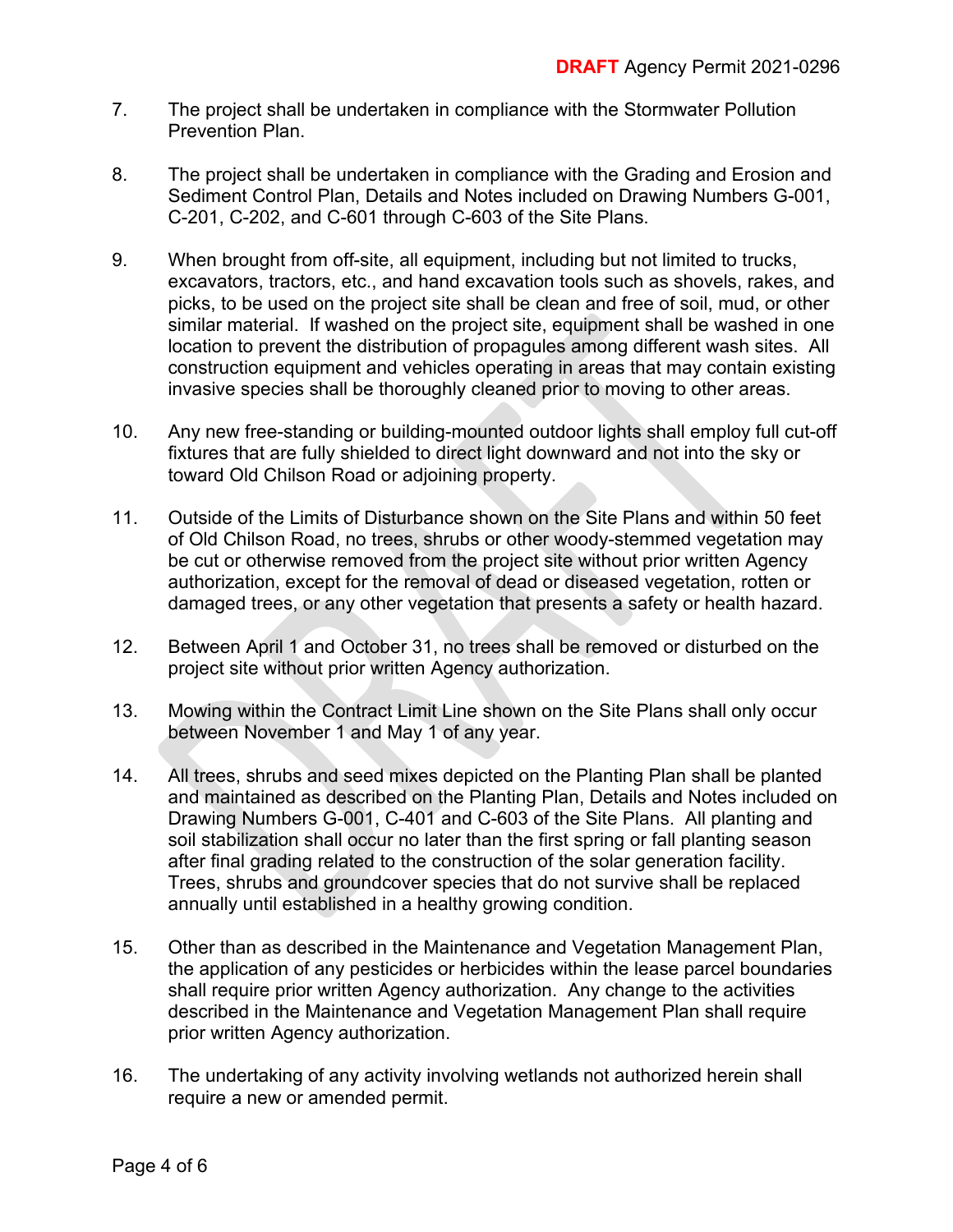- 17. Prior to construction of the solar generation facility as authorized herein, the Agency shall be provided with a copy of a bond, letter of credit or other confirmation of surety to provide for implementation of the Decommissioning Plan.
- 18. The Agency shall be provided with color photographs showing the completed project within 30 days of project completion. Photographs shall be taken at the project site and from the off-site Photo Locations 2, 3, 7, 8, and 13 shown in the Visual Simulations. All photographs shall identify the date the picture was taken, the location of the photograph, and the lens size employed.
- 19. Except pursuant to written approval by the Agency, within one year of the solar generation facility ceasing to produce power, all infrastructure associated with the facility shall be removed and the site shall be restored to pre-development conditions at the owner's and/or operator's expense pursuant to the Decommissioning Plan. Any change to the Decommissioning Plan, including any termination or transfer of bond, letter of credit, or other surety shall require prior written Agency authorization.

# **CONCLUSIONS OF LAW**

The Agency has considered all statutory and regulatory criteria for project approval set forth in the Adirondack Park Agency Act, the Freshwater Wetlands Act and 9 NYCRR Part 578, and 9 NYCRR Part 574. The Agency hereby finds that the subdivision authorized as conditioned herein:

- a. will be consistent with the land use and development plan;
- b. will be compatible with the character description and purposes, policies, and objectives of the Rural Use land use area;
- c. will be consistent with the overall intensity guidelines for the Rural Use land use area;
- d. will comply with the shoreline restrictions of § 806 of the Adirondack Park Agency Act;
- e. will not have an undue adverse impact upon the natural, scenic, aesthetic, ecological, wildlife, historic, recreational or open space resources of the Park or upon the ability of the public to provide supporting facilities and services made necessary by the project;
- f. will secure the natural benefits of wetlands associated with the project, consistent with the general welfare and beneficial economic, social, and agricultural development of the state; and
- g. will result in minimal degradation or destruction of the wetland or its associated values, and is the only alternative which reasonably can accomplish the applicant's objectives.